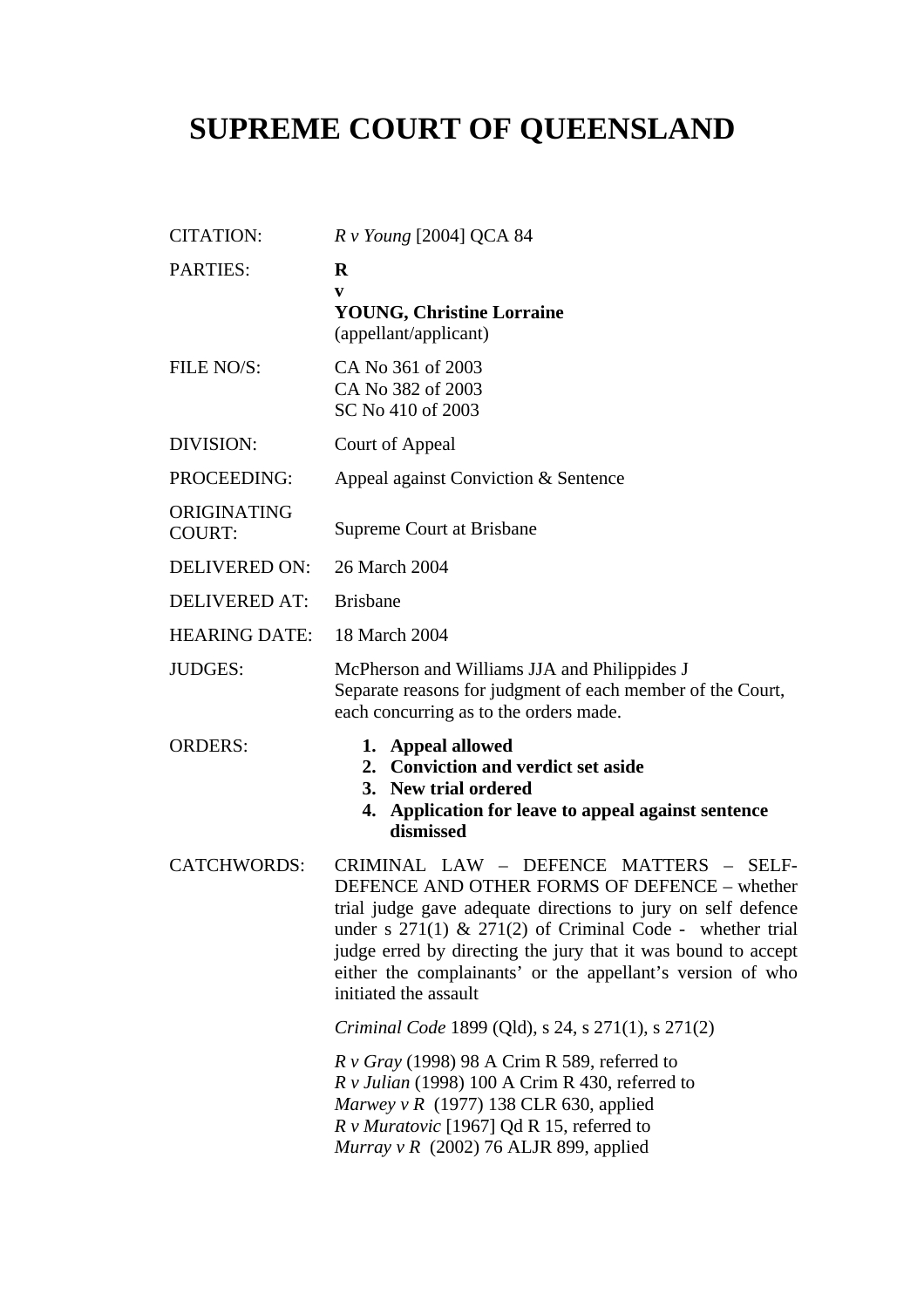| <b>COUNSEL:</b>    | P Callaghan for the appellant<br>D L Meredith for the respondent                                             |
|--------------------|--------------------------------------------------------------------------------------------------------------|
| <b>SOLICITORS:</b> | Legal Aid Queensland for the appellant<br>Director of Public Prosecutions (Queensland) for the<br>respondent |

- [1] **McPHERSON JA:** The appellant was found guilty in the Supreme Court of attempting to murder Christina Christova (count 1), and of doing bodily harm to John Williams while armed with an offensive weapon (count 3), the offences being committed on 12 June 2002. She was sentenced to imprisonment for 10 years on count 1 and to a concurrent term of three years on count 3. She appeals against these convictions and applies for leave to appeal against her sentence.
- [2] For a period of four years ending late in 2001, the appellant and John Williams had been living together. Their parting was not amicable, and the physical separation was followed by disputes over money and property, which were not resolved until a deed of separation was signed late in May 2002. The final amount of \$17,500 under it was paid by Williams as requested into the bank account of the appellant's sister on 12 June 2002. He was unable to inform the appellant of his doing so because on the night of 11 June she was driving from Sydney to Brisbane, where she arrived early on the morning of the day on which the offences took place. There was evidence, which was disputed by the appellant, that by then she knew that Williams had formed a new relationship with Ms Christova, who is the complainant in count 1.
- [3] Ms Christova was staying at Williams' unit in Brisbane when she heard the front door bell ring. She stepped outside the door to look, and, in her evidence at the trial, said she was attacked by a woman wielding a knife, who pushed her back inside the unit. She did not know the woman, who was in fact the appellant. According to her account, she realised she had been stabbed in the stomach, the wound penetrating her liver, and she was then stabbed a further eight times. In the course of the attack, the appellant exclaimed that this was what the complainant was "getting for sleeping with my boyfriend", and, at another stage, "No, bitch, you are going to die here". These statements were part of the evidence relied on to prove that the appellant harboured the intention to kill. She also bit the complainant and placed the knife at her throat. It was while these events were taking place that Williams arrived home from work to find the two women struggling. He tried to pull the appellant off Ms Christova and wrestled her to the floor. She "flicked" at him with the knife inflicting some minor cuts, and she bit him on the arm and the shoulder. She only stopped struggling with him when the police arrived and ordered her to drop the knife.
- [4] The appellant gave evidence at the trial saying that she had gone to the unit, arriving after 5 pm in the afternoon, to see Williams about the money that was to have been paid that day. She rang the doorbell and, through the glass of the door, she saw the shape of a figure inside coming towards it. When the door opened, a hand with a knife suddenly came out into her face. She was grabbed and dragged inside sustaining knife cuts on her hands; but she managed to wrest the knife from her attacker, and it fell to the floor. She did not remember Williams coming on the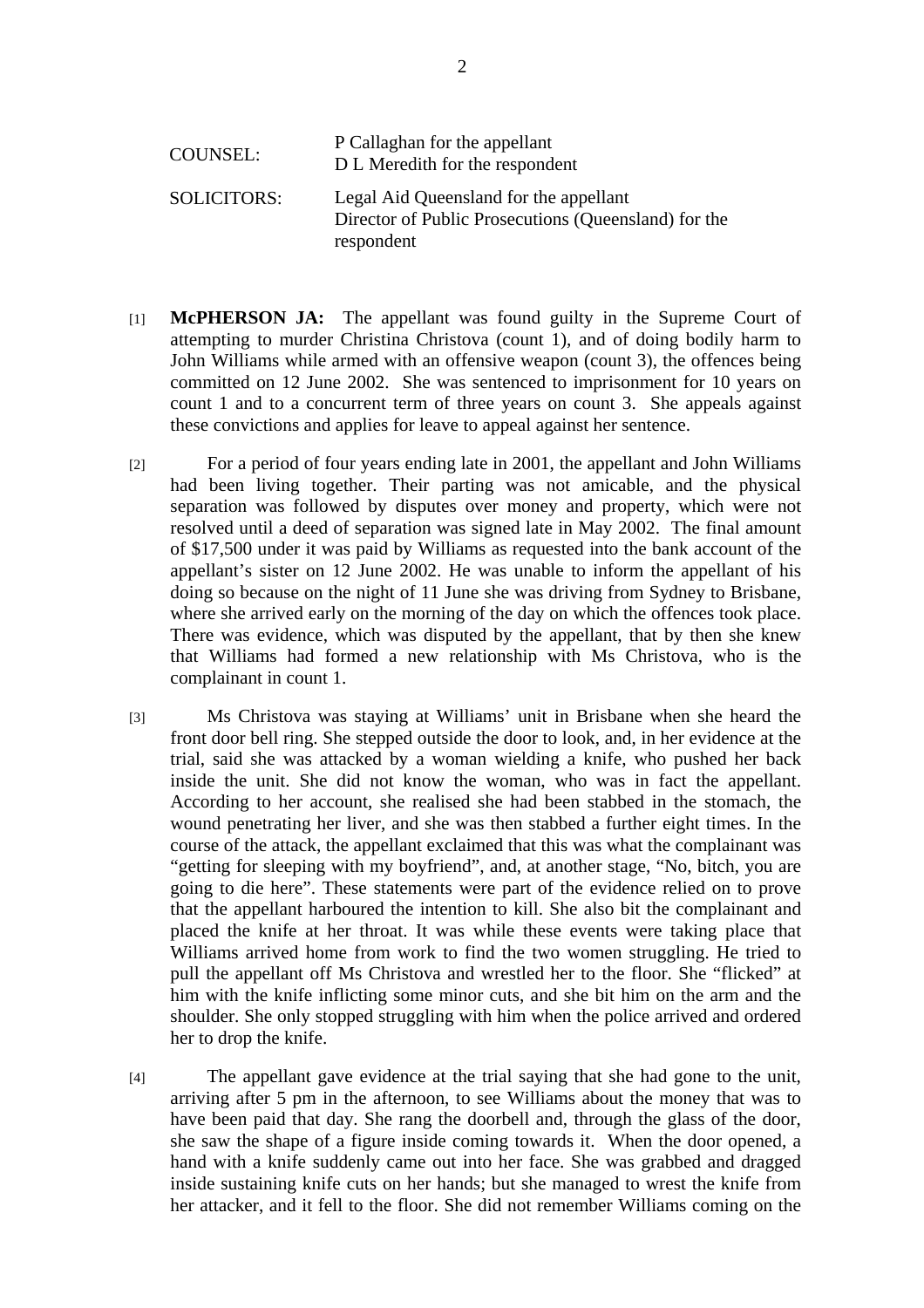scene, but she recalled a policeman arriving. She was confused and suffering from shock and her body had gone weak.

[5] At the trial, she relied on self defence under s 271 of the Code. It is necessary to set out both parts of the section:

## "**Self-defence against unprovoked assault**

 **271 (1)** When a person is unlawfully assaulted, and has not provoked the assault, it is lawful for the person to use such force to the assailant as is reasonably necessary to make effectual defence against the assault, if the force used is not intended, and is not such as is likely, to cause death or grievous bodily harm.

**(2)** If the nature of the assault is such as to cause reasonable apprehension of death or grievous bodily harm, and the person using force by way of defence believes, on reasonable grounds, that the person cannot otherwise preserve the person defended from death or grievous bodily harm, it is lawful for the person to use any such force to the assailant as is necessary for defence, even though such force may cause death or grievous bodily harm."

- [6] Both sub-sections of s 271 are predicated upon the happening of an unlawful assault, and both make it "lawful" (and as such not criminal) to use force as a defence against the assailant, although the extent of the force that is authorised under s 271(1) differs from that permitted under s 271(2). In the case of the former, it is limited to such force "as is reasonably necessary to make effectual defence against the assault", and the force used must not be intended or likely to cause death or bodily harm. The standard adopted is objective and does not depend on the impression formed by the person assaulted about the degree of force needed to ward off the assailant. If an honest and reasonable mistake is made about it, the exculpatory provisions of s 24 of the Code are doubtless available in appropriate circumstances.
- [7] Section 271(2), on the other hand, is concerned with a different state of affairs. It authorises the use of more extreme force by way of defence extending even to the infliction of death or grievous bodily harm on the assailant. It is available where the person using such force cannot otherwise save himself or herself from death or grievous bodily harm, or believes that he or she is unable to do so except by acting in that way. The belief must be based on reasonable grounds; but, subject to that requirement, it is the defender's belief that is the definitive circumstance. See *R v Muratovic* [1967] Qd R 15, 19 (Gibbs J); *Marwey v The Queen* (1977) 138 CLR 630, 637; *Gray* (1998) 98 A Crim R 589, 593.
- [8] In the present case, it was for the jury to determine whether on the facts any case arose for the application of s 271 in either of its sub-sections. That depended in the first place on whether the appellant had been subjected to an assault by Ms Christova that was not provoked. If the jury concluded that there had been no such assault, no question of self defence was capable of arising under either part of s 271. If, on the other hand, they were left with a doubt as to whether the appellant had in fact been assaulted, it was their duty to consider s 271. And if, after considering that question, they were for that or some other reason still left with a reasonable doubt about the appellant's guilt of the charge or charges, they were bound to acquit her of the offence or offences as to which that doubt remained.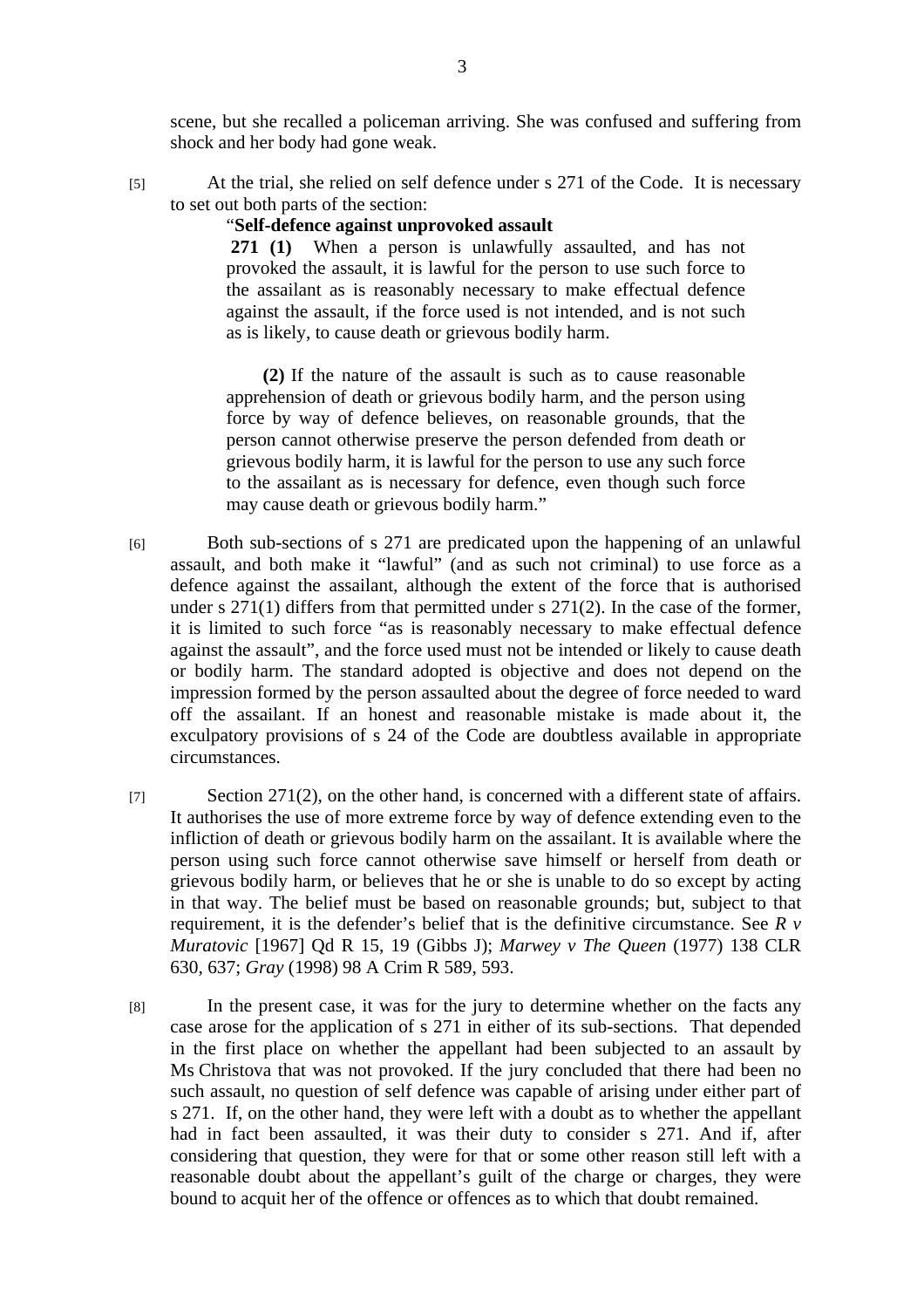[9] It was at the preliminary stage of the inquiry concerning the existence of an assault by Ms Christova that the summing up began to go astray. Speaking of the wounds sustained by Ms Christova and Mr Williams, his Honour said that the issue:

"is really whether they were inflicted in the circumstances deposed to by Christova and Williams, *or* those deposed to by the accused, and that is very much a matter of fact for you to consider."

Then, a little later on, he said:

"So, let me recapitulate shortly in respect of the question of self defence. It arises for consideration if you take a certain view of the factual situation. That view of the factual situation essentially involves *accepting* the accused's version of the events. On the evidence of Christova and Williams, no question of self defence arises."

And then again:

"The considerations essentially are what version of the events do you accept? If you *accept* the version of events that the accused gave you, you consider self defence."

- [10] The defect in these directions is that they speak of accepting one version or the other, but fail to address the further possibility that the jury might not be disposed to accept either the version given by the complainants or that given by the appellant. They might simply be left with a doubt whether events at the unit had in fact taken the course described by either of them. Because the onus of displacing the application of s 271, once it is fairly raised, rests throughout on the prosecution, it was therefore also necessary to direct the jury appropriately in relation to the elements of self defence under the section. At summing up, it was not possible to predict which if either version of events the jury would accept.
- [11] His Honour did in fact give directions concerning self defence, about which more will be said later; but the effect of what he said in the passages set out from the summing up was to remove from the jury consideration of the possibility that they might not be persuaded of either version of what had happened. In that event, the appellant would have been entitled to the benefit of any reasonable doubt that remained as to whether she had been the target of an unprovoked assault capable of giving rise to a claim on her part of having, in inflicting the injuries on the two complainants, been using force to defend herself. In that respect, the present appeal resembles *Murray v The Queen* (2002) 76 ALJR 899, where the trial judge directed the jury to acquit or convict according to whether they "accepted" the accused's version of events or the version put forward by the prosecution, without adverting to the possibility that neither version might be accepted, in which case the accused would have been entitled to an acquittal. In that instance, like this, the learned trial judge had given the conventional directions about burden of proof, and at some points had correctly stated the issue to the jury; but elsewhere had misstated it in a way that relieved the prosecution of the duty of proving its case beyond reasonable doubt (76 ALJR 899, at 904 §23; 910 §57; 921 §132). Here the Crown was bound to establish beyond reasonable doubt that the facts did not give rise to a claim of self defence, which was for the jury to determine.
- [12] In what I have said already, there has been an element of over-simplification. The defence under s 271 to the two charges was potentially more complex than I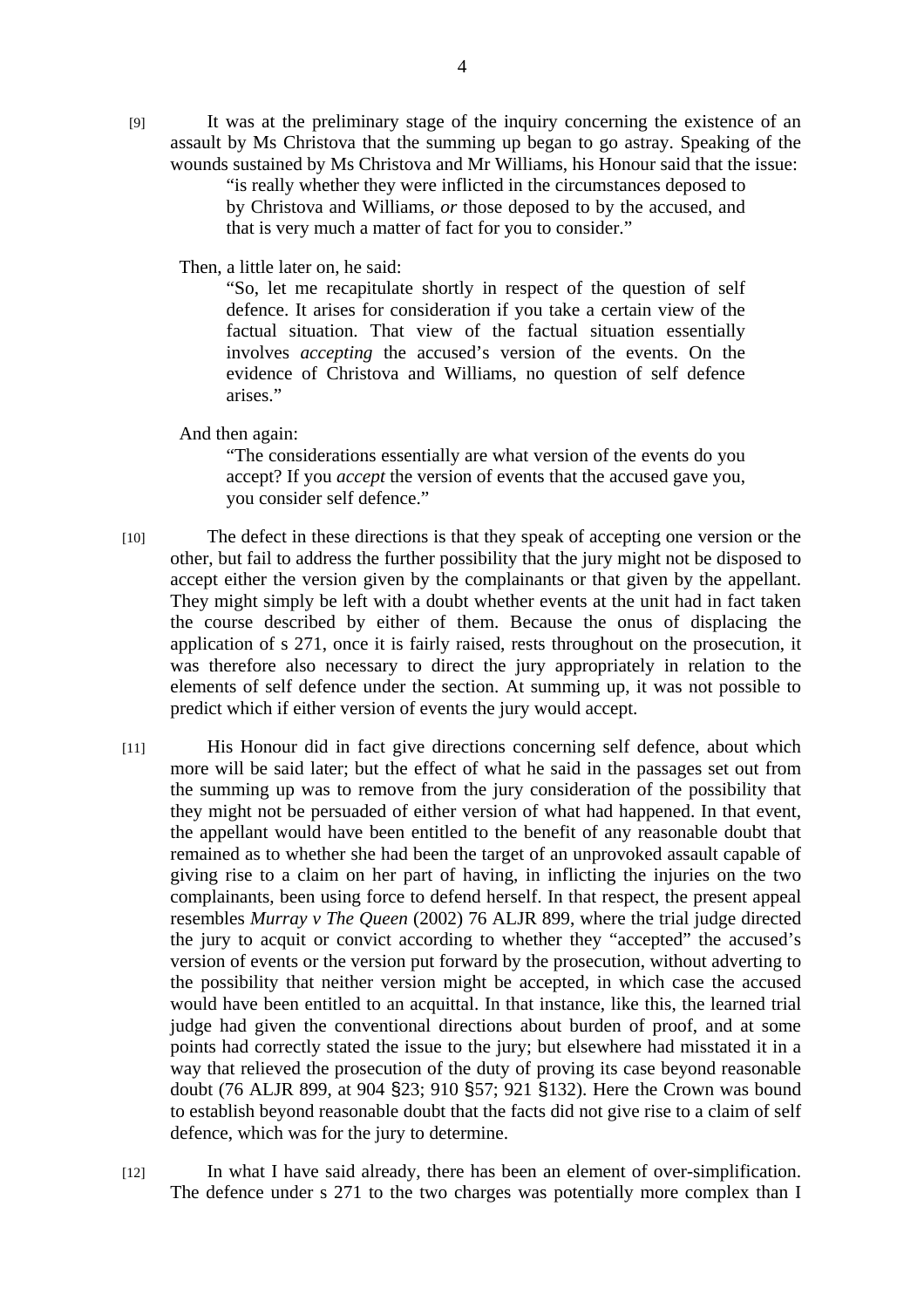have made it appear. It may have called for separate directions to the jury about self defence under s  $271(1)$  and under s  $271(2)$ . That is because the appellant's claim to have been defending herself from attack by Ms Christova involved the use of such force as to inflict grievous bodily harm on that complainant, which, if it was to attract a claim of self defence at all, could do so only under s 271(2). On the other hand, the force used by her against Williams does not appear to have been intended or likely to cause death or grievous bodily harm, and in fact did not do so. As such, it fell to be considered, if at all, under s 271(1). Some of the essential differences between the two provisions have already been adverted to. They are discussed in more detail in *Gray* (1998) 98 A Crim R 589, 592-593, and by Dowsett J in *Julian* (1998) 100 A Crim R 430, 447-448.

[13] The judge was therefore required to direct the jury about self defence in relation to the assaults on each of the two complainants separately, and to do so in terms of s 271(2) or s 271(1) according to which of them was applicable to the particular charge or offence being considered. He did in fact direct on both sets of provisions, but without relating what he said about s 271(2) specifically to the assault on Ms Christova, or what he said about s 271(1) to the assault on Mr Williams. In fact, what he said in relation to s 271(2) was added only in redirections after a request by defence counsel. His Honour's original direction was framed in terms of and confined to s 271(1), which was not the provision relevant to the force used against Ms Christova. Nor did his direction concerning s 271(2) refer at all to the element that makes the actual belief of the accused, if based on reasonable grounds, the "definitive circumstance" as Barwick CJ called it in *Marwey v The Queen* (1977) 138 CLR 630, 637.

[14] The appellant had another complaint about the trial. After considering their verdict for some hours, the jury returned and asked the following question:

> "… if proof cannot be found in one's mind who initiated the attack, is that a reasonable doubt of attempted murder?"

 It seems likely that the jury were there concerned about whether there had been an unprovoked assault on the appellant, so as to generate a right of self defence under s 271; and they wished to know if it necessarily also followed that there was a reasonable doubt whether the charge of attempted murder was proved. On one view of it, their question should have been answered in the affirmative. His Honour, and it would seem counsel at the trial, appear to have understood the question to be asking whether, if they entertained a reasonable doubt about the charge of attempted murder, that charge had not been proved; and he re-directed them only in that sense.

[15] Technically, it may be that what was involved was more a matter of non-direction than misdirection; but the fact that the question was asked itself suggests that the jury were puzzled by some aspects of the summing up. If they had a reasonable doubt as to who initiated the assault, it would appear to follow that they were not satisfied to the requisite standard that the appellant was the aggressor; or, expressing it another way, that it was not Ms Christova but the appellant who was, as she claimed, the one confronted by an unprovoked assault. I refrain from considering, because it was not debated before us, whether in that event s 272 of the Code had any relevant application. It is impossible to avoid the impression that these provisions of the Code, which were copied from the English draft Bill of 1880, are in urgent need of simplification.